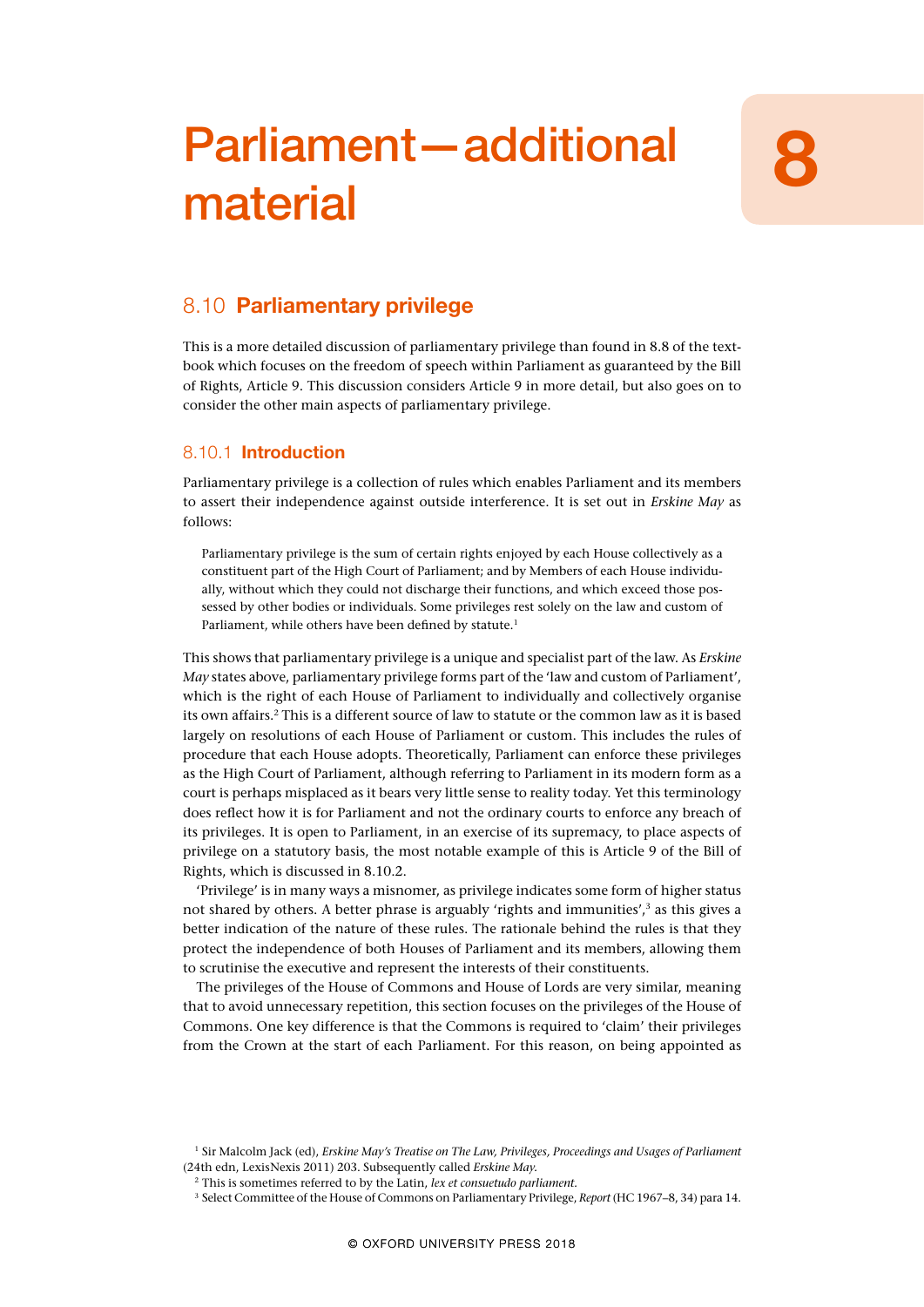Speaker of the House of Commons, they must immediately 'claim' the privileges of the House, in a ceremony in the House of Lords, these includes the:

freedom of speech in debate, to freedom from arrest, and to free access to Her Majesty whenever occasion shall arise, and that the most favourable construction shall be put upon all their proceedings.4

Whilst the privileges are 'most readily' conferred,<sup>5</sup> the ceremony serves as a reminder that historically the House of Commons has had to fight for its privileges.

Out of the four privileges claimed for, two now lack any real significance, these are the right of access to the monarch and the need for the most favourable construction. These reflect the time when the 'attitude of monarchs towards petitions by the House of Commons was unpredictable and sometimes intemperate'.6 From the four privileges claimed this leaves the freedom of speech and the freedom from arrest. Other important privileges include the right of each House to regulate their own composition, the right of each House to have the 'exclusive cognisance' regarding their own internal proceedings, and the power to punish any breach of privilege or contempt of the House. Each of these privileges will be considered in turn.

## 8.10.2 Article 9 —Freedom of speech

In practice, this is the privilege which is most significant. This is the rule that no action can be brought in the courts against a member for what they have said or done in Parliament. This allows members to challenge the executive without fear or favour, 'if a person speaking in Parliament believes a fact or opinion needs to be raised in a debate, that person should not be deterred from raising it by fear of a criminal or civil liability'.<sup>7</sup>

This is now guaranteed by Article 9 of the Bill of Rights 1688 (referred to in the rest of this section as 'Article 9'), which states that:

the freedom of speech and debates or proceedings in Parliament ought not to be impeached or questioned in any court or place out of Parliament.

This is an important constitutional principle, which underpins the relationship between Parliament and the courts, as it means that the courts cannot question what has been said in Parliament. In the *HS2* case, the Supreme Court took the view that this principle is of such fundamental constitutional importance that it may even override any obligations that arise from the UK's membership of the EU and the requirement of supremacy of EU law.8

With this right, Members are also placed under a responsibility to use this right with care. As the Speaker, John Bercow stated in 2010:

[Article 9] is at the very heart of what we do here for our constituents, and it allows us to conduct our debates without fear of outside interference, but it is a freedom that we need to exercise responsibly in the public interest, and taking into account the interests of others outside this House. I would encourage any Member to research carefully and to take advice before exercising this freedom in sensitive or individual cases. $^9$ 

To some extent, this right is restricted by self-regulation. First, it is the established practice under the *sub judice* rule, that Members should not refer to a case which is active before the courts in Parliament. The practical reason for this is the risk of prejudicing the case, with the possibility that a jury or judge is influenced by what has been said in Parliament. The risk is that the losing party in the case may feel (however unlikely it may or may not be) that they lost their case because of what was said in Parliament. Parliamentary debates can be reported by the media and, statements by a government minister, could be taken as expressing the view of the government on a particular case.

- <sup>6</sup> Colin R Munro, *Studies in Constitutional Law* (2nd edn, Butterworths 1999) 219.
- <sup>7</sup> HM Government, *Parliamentary Privilege* (Cm 8318, 2012) para 3.

<sup>4</sup> HL Deb, 14 June 2017, vol 783, col 3.

<sup>5</sup> Ibid col 4.

<sup>8</sup> *R (HS2 Action Alliance Ltd) v Secretary of State for Transport* [2014] UKSC 3. This case is discussed in more detail in 4.6. <sup>9</sup> HC Deb, 19 May 2010, vol 510, col 9.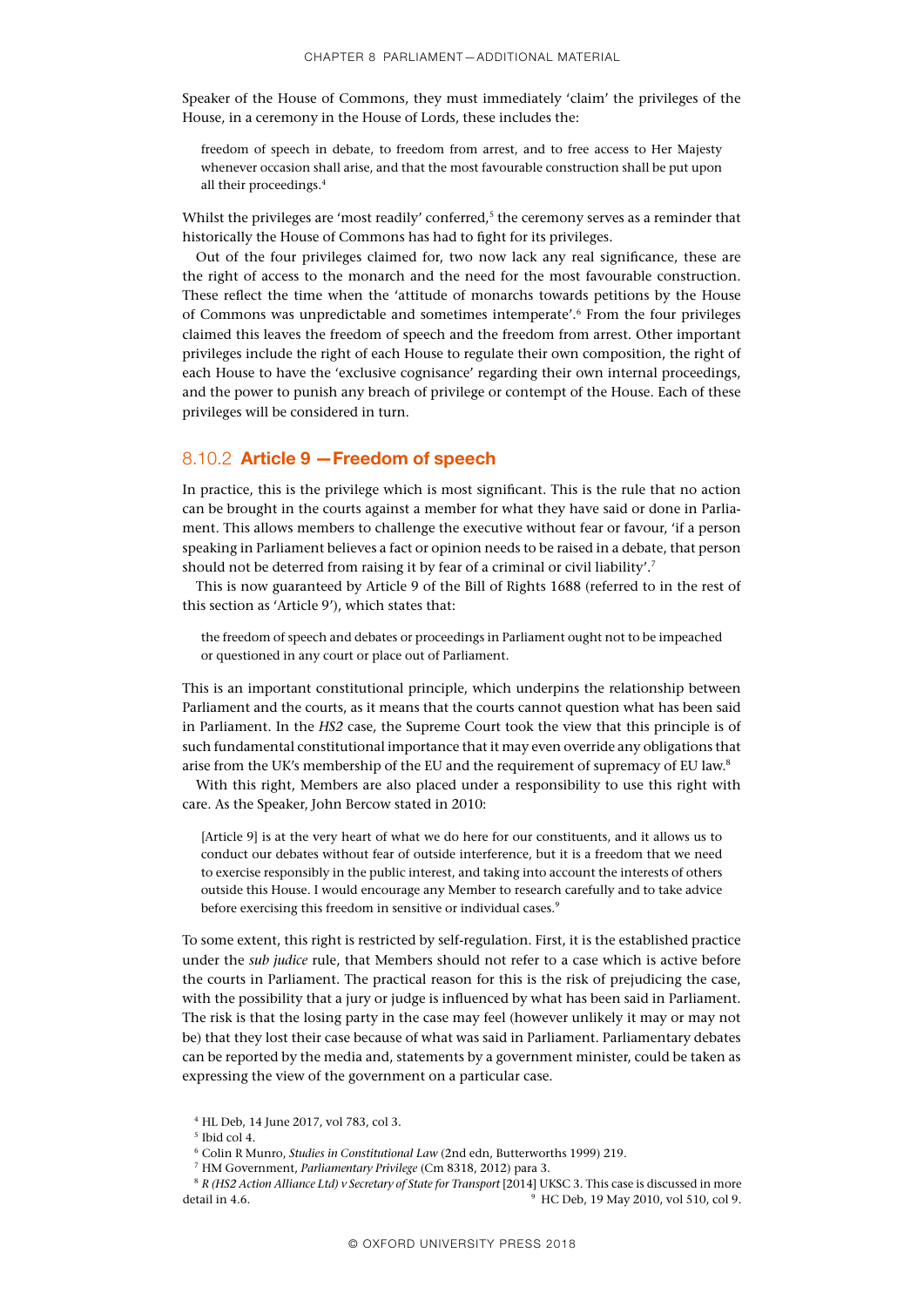These factors risk compromising the independence of the judiciary. As the former Law Lord, Lord Nicholls stated: 'It is essential, if that role of the judiciary is to be discharged properly, that the judiciary should not only be, but also be seen to be, the only constitutional body for determining issues which come before the courts'.10 In other words, the integrity of the court process would be compromised by members exercising their freedom of speech. This also reflects the spirit of comity between the legislature and the judiciary, in that the *sub judice* rule means that the resolution of individual disputes is left to the courts and Article 9 leaves the business of legislating to Parliament. The effect of these two rules is to foster mutual respect between these two parts of the constitution.

Other self-imposed restrictions include provisions of the MPs Code of Conduct, which states that MPs are not allowed to act as paid advocates for a particular cause or accept bribes.

In addition to being important that members have the freedom of speech, within a democracy, it is also important that what is said in Parliament can be reported in the media. This was the key issue in the case of *Stockdale v Hansard*. 11

## Case in depth: *Stockdale v Hansard* (1839) 12 ER 1112

By the order of the House of Commons, Hansard printed a report prepared by the Inspectors of Prisons into Newgate Prison. This report stated that a book published by Stockdale contained content described as 'indecent and obscene in the extreme' was being circulated around the prison. Stockdale sued for defamation. Hansard argued that he acted under an order of the House of Commons, which was the sole judge of its privileges and further the House had passed a resolution that its privileges could not be questioned. The court rejected these arguments on the basis that the House had no privilege to order the publication of defamatory information and that it could not create a new privilege by passing a resolution. The law could only be changed with the approval of both Houses of Parliament and the monarch.

The effect of this case meant that if anyone reporting the activities of Parliament published defamatory information, they themselves could be subject to a claim in defamation for repeating the statement. However, the member making the statement would be protected by Article 9. Consequently, this decision led to the Parliamentary Papers Act 1840, which makes any publication ordered by either House absolutely privileged and protected against any civil or criminal proceedings. Secondly, any extracts or abstracts of parliamentary proceedings is protected by qualified privilege, meaning that they are only protected if the extracts are bona fide and published without malice. This means that the official report of debates in both Houses and papers ordered to be published by either House are both absolutely privileged.

Generally, this does not cover most media reports of Parliament, which go beyond merely reporting what is recorded in Hansard and it is likely to include some comment or analysis. The Act also leads to the situation where members speaking in the House have the benefit of the protection offered by Article 9; however if they repeat what has been said in a television interview, Article 9 no longer offers any protection. These perverse situations have led some to argue that the Act needs replacing, with the law reflecting how Parliament is reported in the media today.<sup>12</sup>

The scope of protection afforded by Article 9 arose in the following case.

#### Case in depth: *Makudi v Triesman* [2014] EWCA Civ 179

The Culture, Media and Sport Committee conducted an inquiry into the governance of football in England. Lord Triesman, the former Chairman of the Football Association and part of England's bid

➙

<sup>10</sup> House of Commons Procedure Committee, *The Sub Judice Rule of the House of Commons*

<sup>(</sup>HC 2004–05, 125) [13]. <sup>11</sup> (1839) 12 ER 1112. <sup>12</sup> AW Bradley, KD Ewing, and CJS Knight, *Constitutional and Administrative Law* (16th edn, Pearson 2015) 222–3.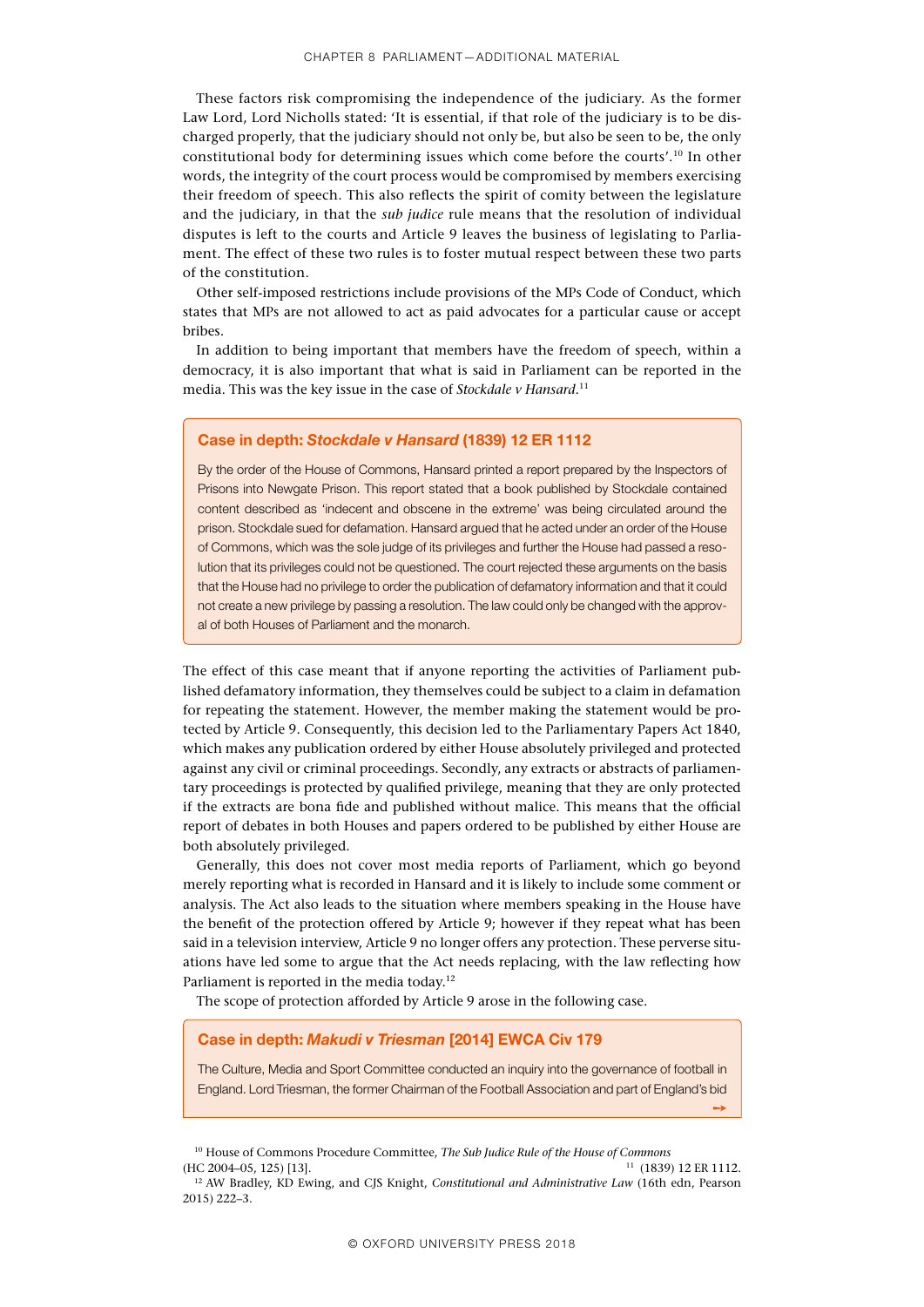➙

to host the 2018 FIFA World Cup gave evidence. Lord Triesman's evidence contained revelations that some members of the FIFA Executive Committee, responsible for choosing the successful bid, were accepting bribes in return for their votes. The Football Association then conducted their own inquiry into the allegations. The claimant argued that when Lord Triesman referred to these claims as part of the FA's inquiry, he was no longer protected by Article 9 and could be sued for defamation.

The Court of Appeal dismissed the claimant's argument. The purpose of Article 9 is to enhance the integrity of the democratic process. Consequently, Article 9 will protect extra-parliamentary speech when there is a public interest in that member repeating or referring to what he said in Parliament and secondly that there is 'so close a nexus between the occasions of his speaking, in and then out of Parliament',<sup>13</sup> so that it would be reasonably foreseeable by the member that he would be so required to repeat or refer to the statements again outside Parliament. However, the Court of Appeal emphasised that this was not intended to be a 'hard and fast rule' and that the common law in this area will proceed on a case-by-case basis.<sup>14</sup>

The issue of reporting parliamentary proceedings became an issue with the emergence of 'super injunctions'. These are court orders with the effect that in addition to issuing an injunction, the very existence of the injunction cannot be revealed. The difficulty is that such a level of secrecy is difficult to maintain in the era of social media, which is largely outside the scope of the regulators of traditional media such as radio, television, and newspapers. The existence of super-injunctions became entangled with the issue of reporting on Parliament with the Trafigura affair.

The mining company Trafigura, had been granted a super injunction preventing the publication of a report regarding allegations of toxic waste being dumped in the Ivory Coast. An MP tabled a parliamentary question about this injunction. The following day, the *Guardian* published a story on its front page detailing how it was unable to report on this parliamentary question. Carter-Ruck, lawyers acting for Trafigura, had informed the *Guardian* that it would be in breach of the super-injunction if it published details of the MP's question. This clearly called into question the ability of the press to report the proceedings of Parliament and raised issues relating to freedom of speech. The complexity of the situation was clear when Carter-Ruck wrote to the Speaker, stating that it was never intended that the super-injunction should have the effect of preventing the publication of a matter arising in Parliament. Yet, the terms of the injunction were such that it appeared that 'the Order would indeed have prevented The Guardian from reporting on the Parliamentary Question which had been tabled for later this week'.15 Given the publicity that was caused, particularly on the internet, by the tabling of the parliamentary question, Carter-Ruck and Trafigura withdrew the super-injunction.

There are two lessons to learn from this affair. First, that it clear that Article 9 protects members should they choose to discuss matters subject to a super-injunction. This is also the case with anonymised injunctions, which prevent the disclosure of the identity of the person who sought the injunction. This is shown when John Hemming MP disclosed that Ryan Giggs had sought an anonymised injunction when seeking to prevent the publication in the media of a story regarding an affair.<sup>16</sup> Although Hemming was not subject to any punishment as he was protected by Article 9, the decision whether to reveal information subject to an injunction in Parliament is a matter for the individual member to decide and one that they should decide carefully.<sup>17</sup>

The concern is mainly about the reporting of such disclosures made by members. The Joint Committee on Privacy and Injunctions was particularly concerned about this, recommending that the Parliamentary Papers Act 1840 is amended so that broadcasters are

<sup>&</sup>lt;sup>13</sup> [2014] EWCA Civ 179 [25]. <sup>14</sup> Ibid [26].

<sup>&</sup>lt;sup>15</sup> Letter from Carter-Ruck to The Speaker (14 October 2009), House of Commons Library Deposited Paper 2009/2523, quoted in Oonagh Gay and Hugh Tomlinson, 'Privilege and Freedom of Speech', in Alexander Horne, Gavin Drewry, and Dawn Oliver, *Parliament and the Law* (Hart 2013) 54.

<sup>16</sup> HC Deb, 23 May 2011, vol 528, col 638.

<sup>&</sup>lt;sup>17</sup> On immediately naming Giggs, Hemming was warned by The Speaker that the focus of debates in the House should be on the principles involved, rather than seeking to undermine a super-injunction by taking advantage of Article 9: HC Deb, 23 May 2011, vol 528, col 638.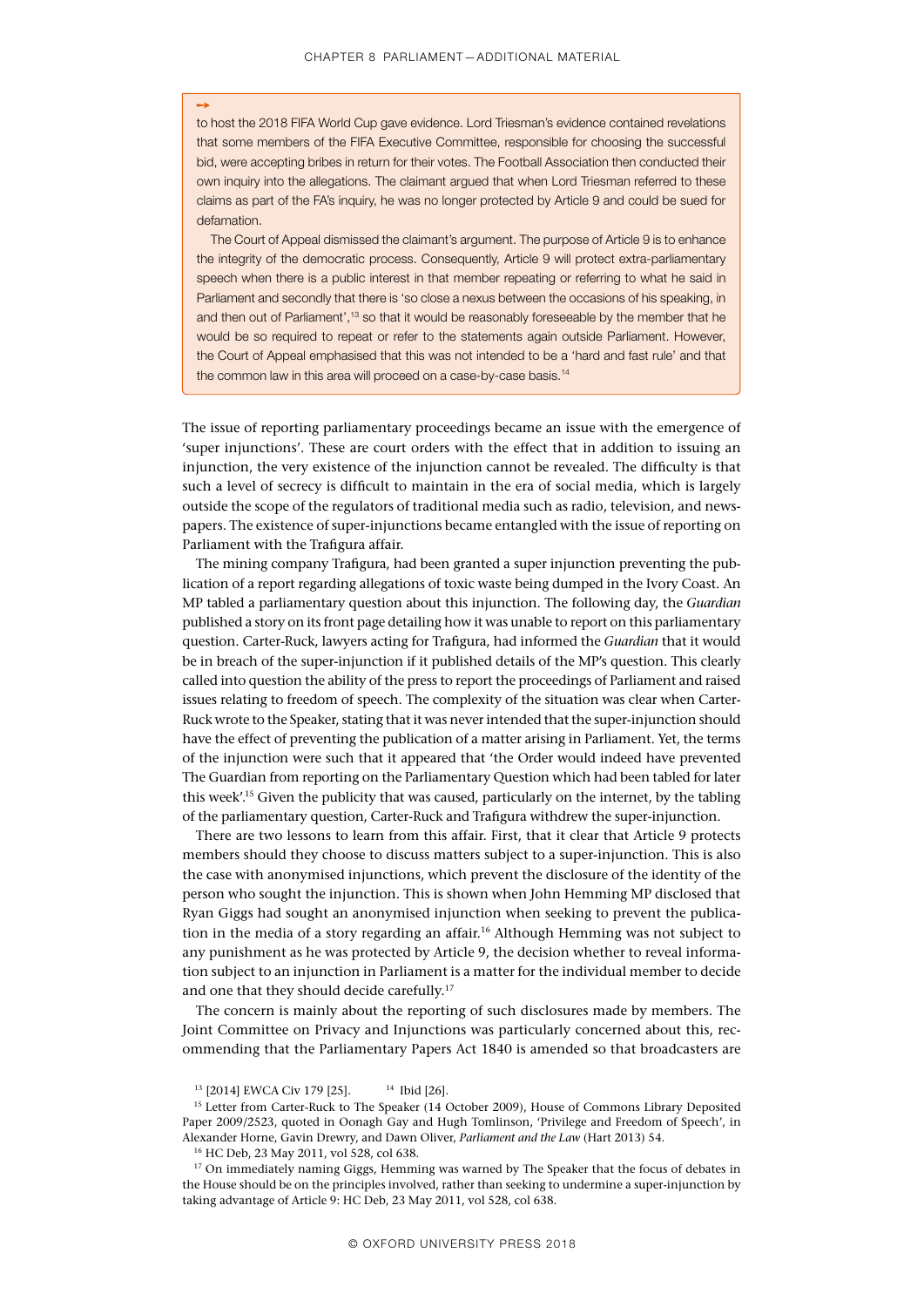protected in a similar manner to printed reports. However, to date, this recommendation has not been implemented. This means that the media could find itself in contempt of court when reporting parliamentary proceedings which disclose information which is protected by an injunction.

#### Meaning of proceedings in Parliament

The text of Article 9 refers to what has been said in Parliament. Article 9 is also clear that it equally applies to proceedings in Parliament. Freedom of speech and debates clearly overlap and refer to the 'oral business of the Houses and their committees, and protect not only members and officers, but also for example, members of the public giving evidence before a committee'.18 Yet it is not immediately clear what is meant by 'proceedings in Parliament'. This was the issue in *R v Chaytor*. 19

## Case in depth: *R v Chaytor* [2010] UKSC 52

This is a case which arose out of the MPs expenses scandal.<sup>20</sup> A group of MPs and a member of the House of Lords were prosecuted for making false statements to officials about their expenses and claimed for expenses which were not incurred, this was contrary to the Theft Act 1968. They argued that the system of parliamentary expenses and their claims were 'proceedings in parliament' for the purposes of Article 9.

A nine-member panel of the Supreme Court unanimously rejected this argument. Lord Rodger stated that 'there is nothing in the allegations against the appellants which relates in any way to the legislative or deliberative processes of the House of Commons or of its members, however widely construed'.21 The charges faced include the 'ordinary crime' of false accounting, the system of MPs expenses was merely the setting for the allegations, and consequently, the ordinary process of the criminal law not excluded by Article 9. Lord Phillips took the view that this was an entirely predictable result given that Article 9 is primarily directed towards the freedom of speech and debate in Parliament.<sup>22</sup> Consequently, the meaning of 'proceedings in Parliament' is considerably closer to the core functions of Parliament than the appellants argued.

## Use of parliamentary debates in the courts—*Pepper v Hart*

It used to be the view that because of Article 9, under no circumstances could the courts refer to parliamentary debates as an aid to the interpretation of the statutes. This approach was explicitly rejected in the following case.

## Case in depth: *Pepper v Hart* [1993] AC 593

In a tax case, an employee of an independent school took advantage of a scheme that allowed them to have their sons educated at the school for 20 per cent of the ordinary fee. This is a benefit and it was disputed as to whether the value of this benefit should be taxed at the actual costs to the school of educating the son (which would be zero because the son was merely taking up a spare place), or on a share of the costs incurred in educating all pupils at the school (which would be the cost to the school of educating any individual child). When the legislation was debated in Parliament, these exact circumstances (and other similar examples) were discussed, with the Minister clear that the actual costs to the school in educating the son would be the amount used for tax purposes.

Lord Browne-Wilkinson, giving the leading judgment for the House of Lords, held that the rule on using parliamentary debates to interpret legislation should be relaxed, with parliamentary debates only being referred to when the legislation is ambiguous or obscure and the statement is a statement of a minister and is sufficiently clear. When the courts refer to parliamentary debates in this manner, they are not questioning what was said in Parliament, rather ascertaining its true intention. This means that Article 9 is not contravened.

<sup>&</sup>lt;sup>18</sup> Colin Munro, *Studies in Constitutional Law* (2nd edn, Butterworths 2000) 228. <sup>19</sup> [2010] UKSC 52.<br><sup>20</sup> This is discussed in more detail in 8.10.8. <sup>21</sup> [2010] UKSC 52, [122]. <sup>22</sup> Ibid [46]. <sup>20</sup> This is discussed in more detail in 8.10.8. <sup>21</sup> [2010] UKSC 52, [122].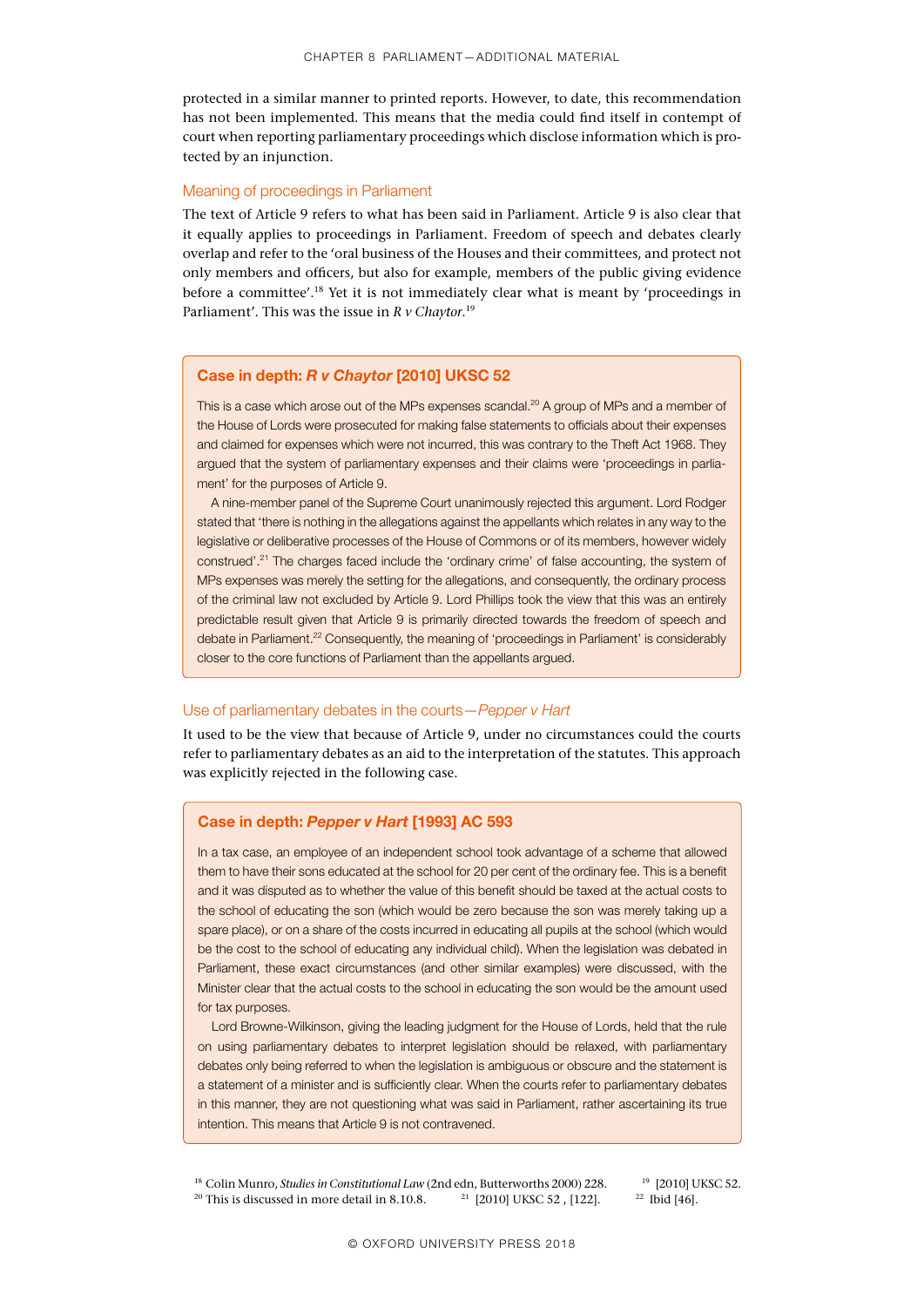While the case raises broader constitutional questions about separation of powers, $23$  the case emphasises that the scope of Article 9 is for the courts to determine rather than for Parliament itself.

## 8.10.3 Freedom of arrest

Freedom of arrest is an ancient privilege based on the principle that members should be allowed to attend Parliament at all times. However, members have never had an immunity from arrest under the criminal law (a point re-emphasised in *Chaytor* discussed above). Historically, this privilege was of greatest importance when debtors were sent to prison as a means of enforcing debts. Yet, in modern times the freedom from civil arrest has little practical application as imprisonment for unpaid debts has all but been abolished. A rare exception is non-compliance with a court order requiring maintenance payments to be made, for example following a divorce. In *Stourton v Stourton*, 24 the issue was whether these were criminal or civil proceedings, with the court finding that although cases such as this depend on their facts, the peer in this case had not fulfilled a civil obligation, meaning that the privilege of freedom from arrest applied.

It remains odd that the freedom of arrest applies, even in these limited circumstances. Consequently, the Joint Committee on Parliamentary Privilege recommended that this privilege was abolished, but that this would require legislation and is unlikely to be a priority for the government in near future.<sup>25</sup>

Yet, there are still particular considerations which apply should a member be arrested. Should a member of either House be arrested, the House must be informed of this as soon as possible, with the Speaker informing the House when practical.

#### Damian Green Affair

The lack of protection from arrest is highlighted by the Damian Green Affair. During 2007 and 2008, the Home Office was increasingly concerned that information was being leaked to the media. After attempting to identify the source of the leak, the Home Office requested assistance from the Cabinet Office, who in turn requested help from the Metropolitan Police. The source of the leak was identified as a civil servant within the Home Office, who was arrested, and admitted to passing information to the Shadow Home Secretary, Damian Green MP. Green was then arrested at his home. More concerning, was that the police searched Green's office in Parliament, seizing a computer, documents, and other materials. There was no warrant issued. Instead the police required that the Serjeant at Arms (the parliamentary official responsible for the security of the House of Commons) signed a consent form agreeing to the search.

In the end, charges against both the civil servant and Green were dropped, however the search of Green's office within Parliament and the seizure of property from the office of an MP caused alarm. As Bradley queries: 'is it fanciful to ask whether our MPs might need some protection against the possibility of vexatious or politically motivated prosecutions? Was the Green affair an instance of a politically motivated investigation?<sup>26</sup> The fundamental issue, is that while Parliament is not a haven from the criminal law, is there some way in which criminal investigations can proceed which respect the independence of Parliament without it unduly interfering in an investigation? The compromise reached is that no search of an MPs office should take place without a warrant, and that the Speaker must be informed about the warrant, who will 'consider it' after taking advice. The Speaker affirmed that responsibility for ensuring that the House in fulfilling its functions is not 'unnecessarily hindered' rests with them.<sup>27</sup>

<sup>23</sup> For example, see Aileen Kavanagh, 'Pepper v Hart and Matters of Constitutional Principle' (2005) 121 *Law Quarterly Review* 98.

<sup>&</sup>lt;sup>24</sup> [1963] 1 All ER 606. Although the case technically regarded a privilege of peerage rather than a privilege of Parliament, the issues apply equally to the privilege of freedom from arrest.

<sup>25</sup> Joint Committee on Parliamentary Privilege, *Parliamentary Privilege* (2013–14, HL 30, HC 100).

<sup>26</sup> Anthony Bradley, 'The Damian Green Affair—All's Well that Ends Well? [2012] *Public Law* 396, 405.

<sup>27</sup> House of Commons Committee on Issue of Privilege, *Police Searches on the Parliamentary Estate* (HC 62, 2008–09) 145.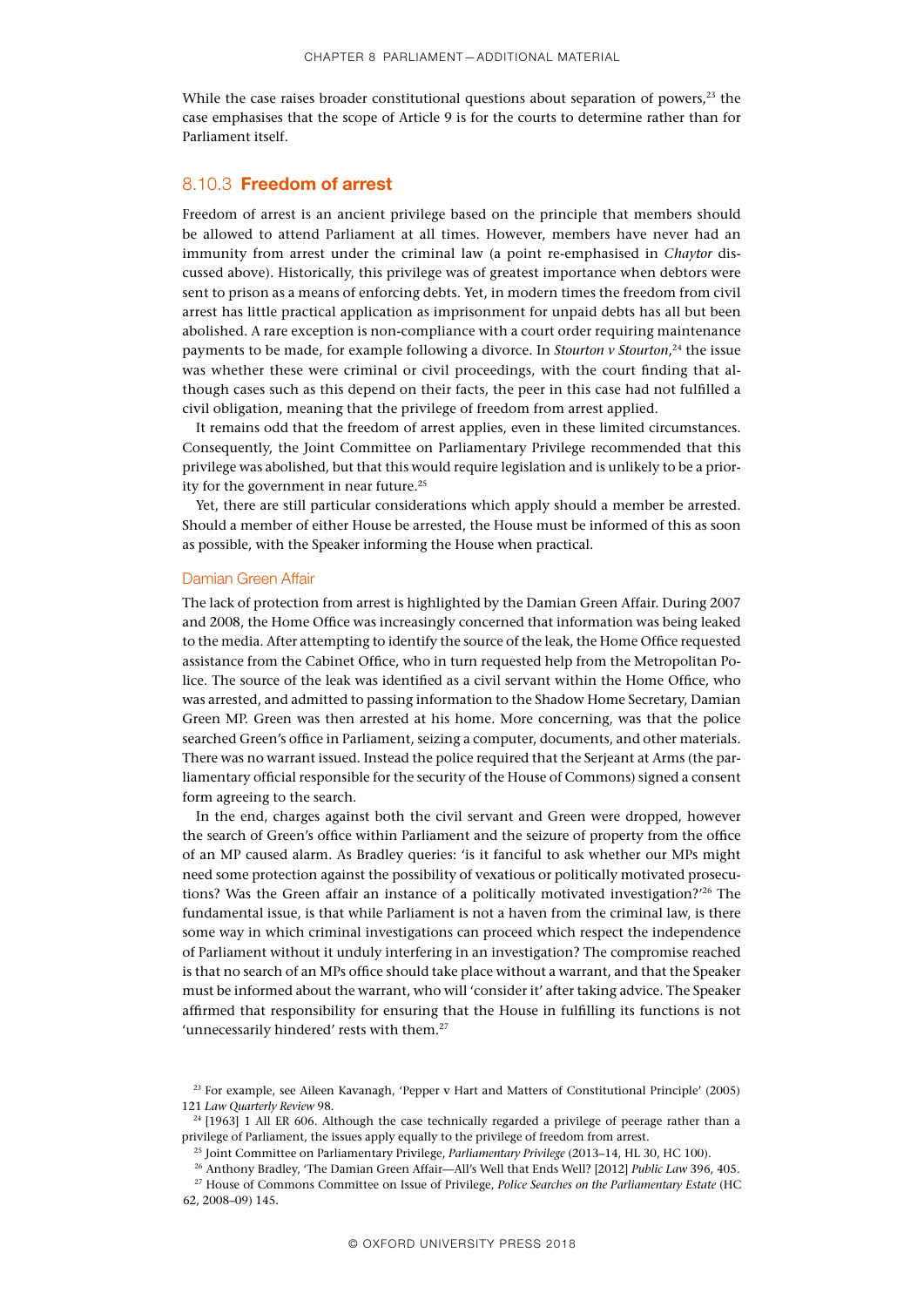## 8.10.4 'Exclusive cognisance'

The issue that the Green Affair touches on is the ability of both Houses of Parliament to regulate their own proceedings. This is a matter over which each House is said to have 'exclusive cognisance'. This means that any questions regarding the procedure or the internal affairs of either House is solely a matter for that House to resolve and not the courts. This is one reason why the courts refuse to hear arguments that challenge the legality of statutes based on procedural irregularities within Parliament.28 This privilege supplements the protection afforded by Article 9 in the Bill of Rights. As Lord Phillips stated in *Chaytor*, the phrase 'exclusive cognisance':

describes areas where the courts have ruled that any issues should be left to be resolved by Parliament rather than determined judicially. Exclusive cognisance refers not simply to Parliament, but to the exclusive right of each House to manage its own affairs without interference from the other or from outside Parliament.<sup>29</sup>

This judicial view of exclusive cognisance shows not only that each House is independent from the courts, but also from each other. For example, in *Bradlaugh v Gosset*, 30 Bradlaugh was elected as a Member for Northampton, and was prevented from taking the oath and taking his seat in Commons because of a resolution previously made by the House, which stated that Bradlaugh should be excluded 'from the House until he shall engage not further to disturb the proceedings of the House'.<sup>31</sup>

Bradlaugh went to the court attempting to overturn the order made by the House of Commons. This attempt was unsuccessful. Lord Coleridge CJ held that what 'is said or done within the walls of Parliament cannot be inquired into in a court of law' and that the 'jurisdiction of the Houses over their own members, their right to impose disciplinewithin their walls, is absolute and exclusive'.<sup>32</sup> Even if the decisions of either House cause injustice, the remedy 'lies, not in actions in the court of law . . . but by an appeal to the constituencies whom the House of Commons represents'.33 In other words, the matter is for the House of Commons to resolve, if the electorate disagrees with how the House has dealt with the matter, they can cast their verdict at an election.

A similar case is *Re McGuinness's Application*. 34 Martin McGuinness was elected for Sinn Féin. However, he did not take his seat in the House of Commons because that would require him to swear an oath or affirm allegiance to the monarch as required by the Parliamentary Oaths Act 1866. It has been the policy of Sinn Féin to refuse to accept that the British Monarch has any role as regards Northern Ireland. This means that any Sinn Féin candidates elected as MPs refuse to take up their seats in the Commons.

The Speaker decided to withdraw from those members certain facilities which are only available to members who took their seats. McGuinness sought a judicial review of this decision, on the basis that it ran contrary to the freedom of expression. The application was dismissed partly on the basis of Article 9 of the Bill of Rights, but even if that did not apply, it was held that the decision of the Speaker related to internal matters within the House of Commons and was not amenable to judicial review.

As indicated in the *McGuinness* case, there is overlap between what is covered by the exclusive cognisance of the House and the protection offered by Article 9. However, exclusive cognisance is significantly broader than Article 9 and goes beyond acts in the Commons chamber or its committees. This conclusion is supported by *R v Graham Campbell, ex p Herbert.*35 An action was brought against members of the Kitchen Committee of the House of Commons complaining that alcohol was being sold without the required licence in breach of licensing laws. The claim failed as Lord Hewart CJ considered that because the statute did not expressly apply to Parliament, the issues raised by the actions should properly be regulated by the House and not the courts. The consequence of this decision is that to this day, 'the House is free to open its bars any time of day or night'.<sup>36</sup>

<sup>&</sup>lt;sup>28</sup> See, for example, *Pickin v British Railways Board* [1974] AC 765.<br><sup>29</sup> [2010] UKSC 52 [63]. <sup>30</sup> (1884) 12 QBD 271. <sup>31</sup> Ibid 271–2.

<sup>&</sup>lt;sup>30</sup> (1884) 12 QBD 271. <sup>31</sup> Ibid 271–2. <sup>32</sup> Ibid 275.<br>*Abbott* 14 East 150. <sup>34</sup> [1997] NI 359. <sup>35</sup> [1935] 1 KB 594. <sup>33</sup> Ibid 277. See also *Burdett v Abbott* 14 East 150.

<sup>36</sup> Hilaire Barnett, *Constitutional and Administrative Law* (12th edn, Routledge 2017) 413.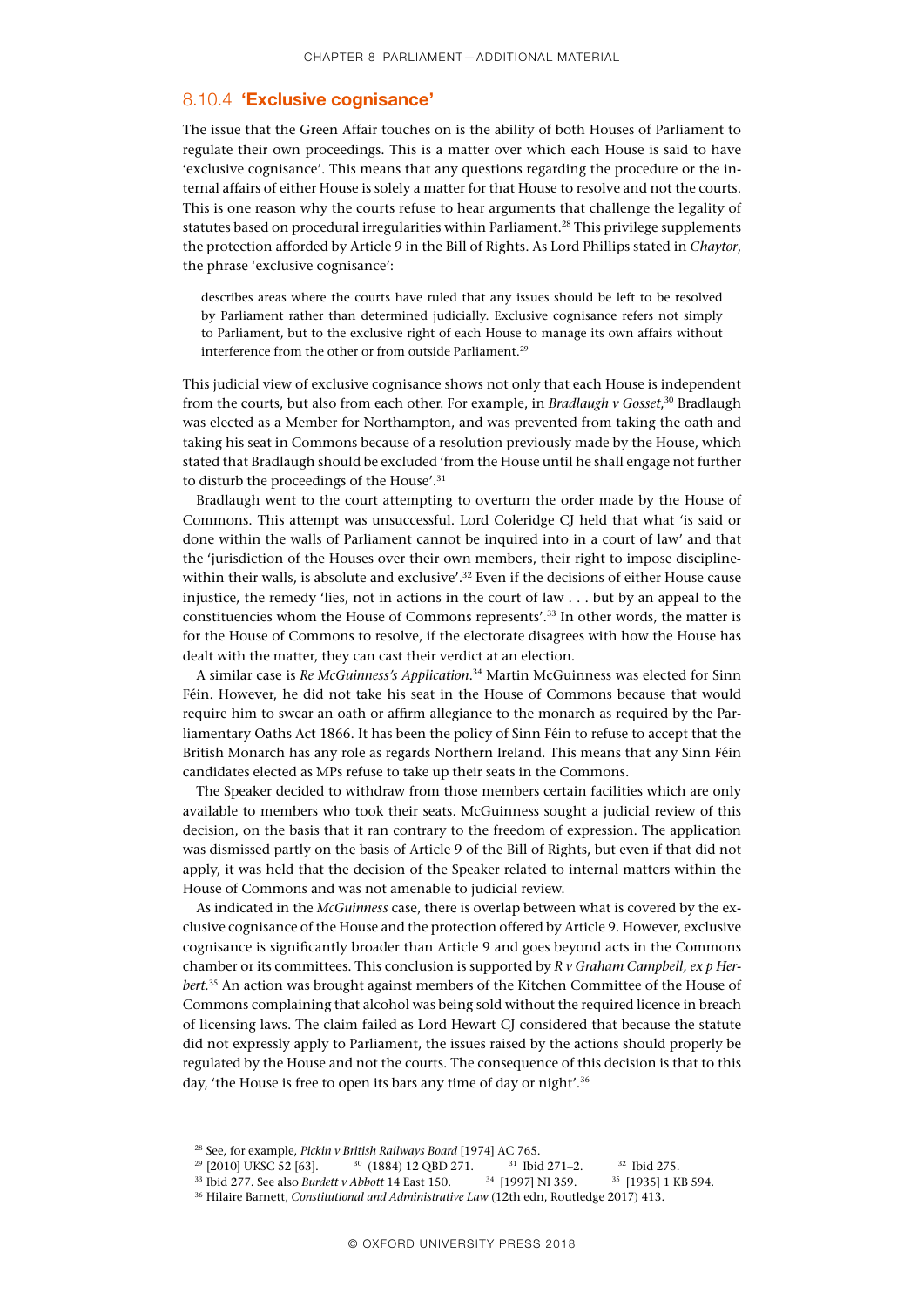## Pause for reflection

As the Joint Committee on Parliamentary Privilege has stated, the *Herbert* case has led to several other statutes being held not to apply to Parliament as they relate to matters which fall within the exclusive cognisance of each House. This includes statutes that relate to employment, data protection, health and safety. This has led some to describe Parliament as a 'statute-free zone'.37 Whilst these laws have been applied to Parliament voluntarily, it remains odd that the legislature is exempt from the legislation it makes and applies to everyone else. Consequently, the Committee recommended that the privilege of each House to regulate its own affairs in its precincts applies only to activities 'directly and closely related to proceedings in Parliament'. In addition, it has been recommended that there should be a presumption that a statute applies to Parliament unless it relates to proceedings in Parliament.<sup>38</sup>

## 8.10.5 Contempt of the House

Separate to the concept of privilege is the power of each House to punish someone of committing a contempt of the House. Unlike privilege which is dependent on a series of rules, contempt is a broader concept. *Erskine May* defines contempt as follows:

Any act or omission which obstructs or impedes either House of Parliament in the performance of its functions, or which obstructs or impedes any Member or officer of such House in the discharge of his duty, or which has a tendency, directly or indirectly, to produce such results may be treated as a contempt even through there is no precedent of the offence.<sup>39</sup>

This is a wide-ranging definition, making it impossible to give a complete list of the types of conduct that can give rise to contempt. Broadly the following types of behaviour are all contempts of the House.<sup>40</sup>

### Disobedience to the rules or orders of either House or of a committee

Clearly, if a member deliberately disobeys an order or rule of the House, then they can be held in contempt of the House. As regards the public, this is most likely to apply if they refuse to attend the House or a committee when they have been summoned. Usually, a select committee informally invites a witness to attend a committee hearing and the vast majority of witnesses comply. However, if a witness is less compliant, then select committees have the power to issue a summons to a witness, signed by the chair, compelling their attendance.

This power is exercised rarely, but in 2011, this was exercised by the Culture, Media and Sport Committee to compel Rupert and James Murdoch to attend a hearing as part of their inquiry into phone-hacking by one of the newspapers that the Murdochs' owned through their company, News International. Had they failed to answer this summons and give evidence to the committee, the Murdochs would have been found to have been in contempt of the House.

#### Misconduct in presence of either House or a committee

Disorderly or disrespectful conduct in the presence of either House or a committee. This can be on the part of a member of the public, who interrupts or disturbs proceedings. Similarly, if a witness to a parliamentary committee misleads a committee, then they are guilty of contempt. A bizarre example also relates to the Murdochs' appearance before the Culture, Media and Sport Committee, when towards the end of the hearing, a member of the public hit Rupert Murdoch in the face with a 'foam pie', a paper plate covered in

<sup>&</sup>lt;sup>37</sup> Geoffrey Lock, 'Statute and Case Law Applicable to Parliament' in Dawn Oliver and Gavin Drewry (eds), *The Law and Parliament* (Butterworths 1998) 55.

<sup>38</sup> Joint Committee on Parliamentary Privilege, *Parliamentary Privilege* (2013–14, HL 30, HC 100) para 250. <sup>40</sup> These categories are provided by *Erskine May*, Ch 15.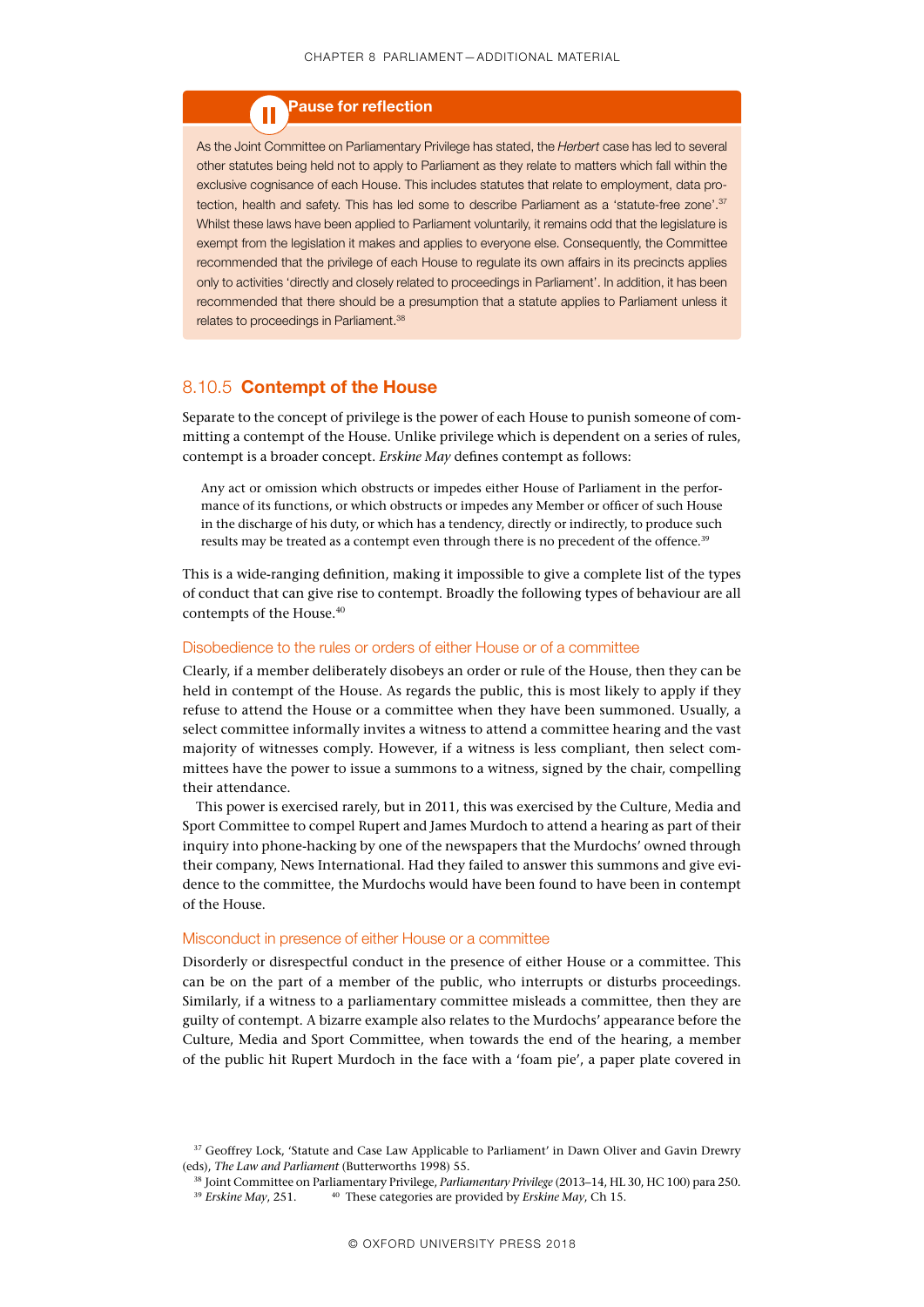shaving foam. Although ultimately dealt with through the criminal law, $41$  one member of the committee described the incident as a 'contempt of Parliament'.<sup>42</sup>

#### Deliberately misleading the House

In many ways this is self-evident, if a member makes a misleading statement then it can be treated by the House of Commons as a contempt. This most famously happened when John Profumo, misled the House in relation to his affair with Christine Keeler. As well as resigning as a minister (see Chapter 7), he also resigned as an MP because he misled the House. Again, a more recent example can be found in relation to the phone hacking inquiry of the *News of the World* newspaper. The Culture, Media and Sport Committee found that several witnesses had misled the Committee, with the Privileges Committee (see 8.10.6) finding that they were in contempt of Parliament. $43$ 

### Corruption or impropriety

Members accepting a bribe to influence their conduct as a member is a contempt. This includes accepting a fee or compensation for promoting or opposing a Bill. Anyone who offers such a bribe is also in contempt. Following the creation by both Houses of Codes of Conduct for their members, these would now be a breach of the Code of Conduct and would be investigated using the procedures that apply to the Code, rather than being considered as contempts.

## Unauthorised publication or disclosure of committee proceedings

As the Privileges Committee has stated, the 'unauthorised disclosure of committee papers may constitute a substantial interference in the work of the committee concerned'.44 This means that publishing or disclosing the contents of a committee report before it is due for release or agreed by the committee can also be a contempt.

In a recent case, the Public Accounts Committee published a report, *Regulating Consumer Credit*. 45 One of the companies involved in the investigation was the 'pay-day loans' company, Wonga.A member of this committee had been in contact with a former employee of Wonga and passed a copy of the committee's draft report to them. The member admitted doing this and apologised. After being investigated by the Parliamentary Commissioner for Standards (see 8.10.6), the Privileges Committee found the member guilty of contempt and recommended that he made an apology to the House and be suspended from sitting for two days.<sup>46</sup>

## 8.10.6 Regulating members and punishing a breach of privilege or contempt

As we can see, parliamentary privilege is a complex area of law. It is based on the fundamental requirement that Parliament is independent from external pressure (other than of course the electorate). In addition, as we have seen, the Law and Custom of Parliament is an independent source of law for which Parliament or each House individually is primarily responsible for its enforcement. This means that in principle, Parliament, or more precisely each House, regulates itself. Yet this principle of self-regulation inherent in the idea of privilege has come under increasing pressure.

<sup>43</sup> House of Commons Committee on Privileges, *Conduct of witnesses before a select committee: Mr Colin Myler, Mr Tom Crone, Mr Les Hinton and News International* (HC 2016–17, 662).

<sup>44</sup> House of Commons Committee on Privileges, Unauthorised disclosure of a draft Report of the Committee of Public Accounts (HC 2016–17, 672) [3].

<sup>45</sup> Committee of Public Accounts, *Regulating consumer credit* (HC 2013–14, 165).

<sup>46</sup> House of Commons Committee on Privileges, Unauthorised disclosure of a draft Report of the Committee of Public Accounts (HC 2016–17, 672) [12].

<sup>41</sup> The wielder of the 'foam pie' was sentenced to prison for six weeks. See, BBC News, 'Murdoch shaving foam attack: "Jonnie Marbles" jailed' (BBC News, 2 August 2011), http://www.bbc.co.uk/news/ukengland-london-14370398.

<sup>42</sup> John Plunkett and Jane Martinson, 'Rupert Murdoch attacked at phone-hacking hearing' *The Guardian* (19 July 2011), https://www.theguardian.com/media/2011/jul/19/rupert-murdoch-attacked-phonehacking-hearing.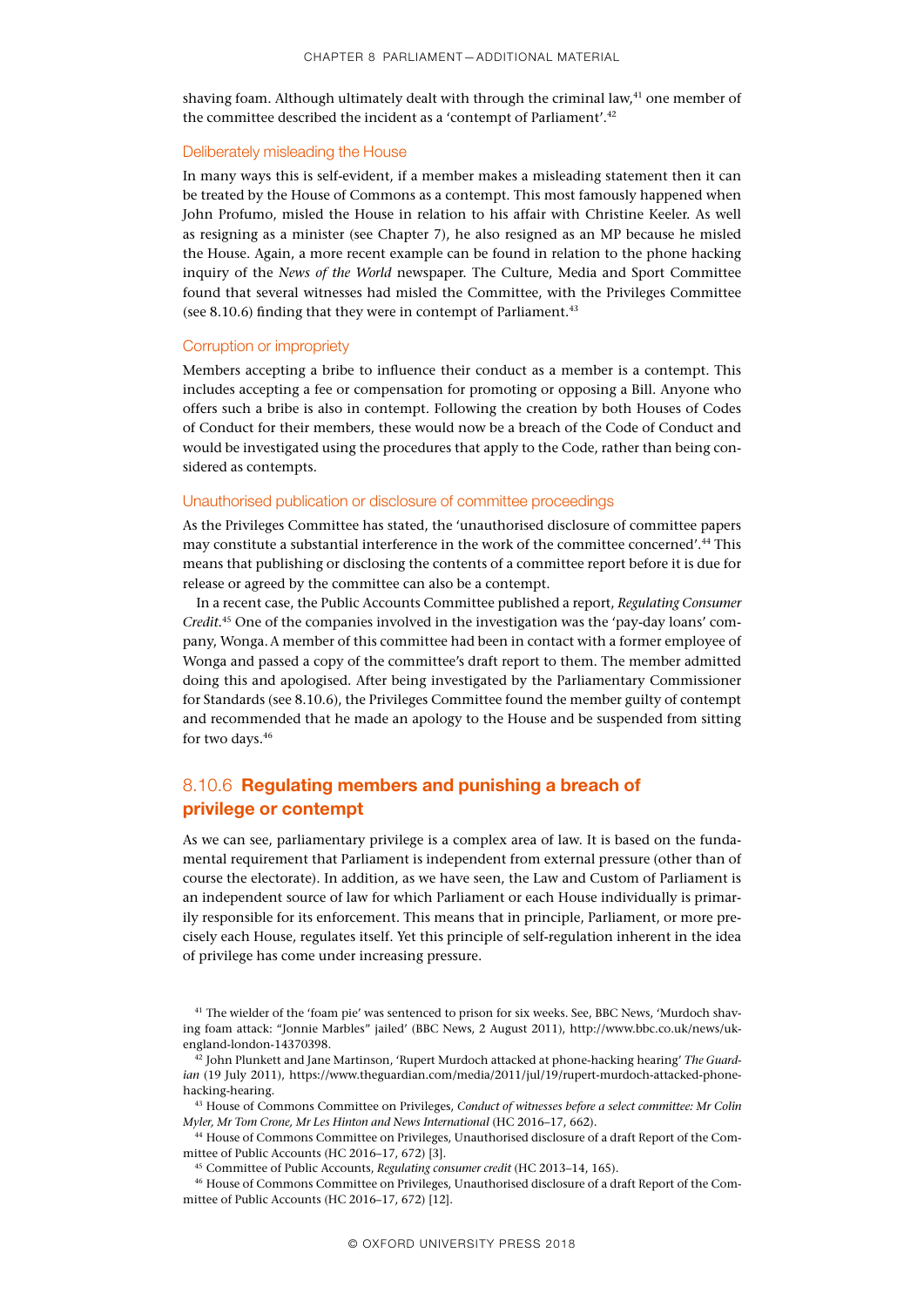#### MPs' Code of Conduct and Standards Committee

During the mid-1990s the 'cash for questions' affair erupted, which involved some MPs receiving money in return for asking questions in Parliament. Amongst other scandals occurring at a similar time, this gave an overall impression of 'sleaze' and 'that corruption and questionable behaviour generally had become increasingly common in British public life'.47 This led to the creation of the Committee on Standards in Public Life, chaired by Lord Nolan ('Nolan Committee'). The Committee developed the seven general principles of public life (which are selflessness, integrity, objectivity, accountability, openness, honesty, and leadership) and recommended that all public bodies (including Parliament) develop codes of conduct reflecting these principles with a mechanism of independent scrutiny ensuring that these principles are upheld.

The House of Commons responded by creating a Code of Conduct and the Parliamentary Commissioner for Standards who would investigate any allegations that an MP has breached the Code of Conduct. The Code of Conduct contains provisions which include general duties to uphold the law,<sup>48</sup> 'behave with probity and integrity',<sup>49</sup> and observe the seven general principles of conduct outlined by the Nolan Committee.<sup>50</sup> The general aim is to avoid a conflict between a member's private interests and their role as an MP. More specific rules include a ban on acting as a paid advocate in the House or accepting bribes and being required to register financial interests in the Register of Members' Financial Interests.<sup>51</sup> Amongst many other requirements, this means that gifts over £300, earnings of over £100, or shareholdings of more than 15 per cent in a company must all be declared in the register.52 The Parliamentary Commissioner can investigate a failure to declare an interest that should have been declared.<sup>53</sup>

Should an MP be alleged to have breached the Code, the Parliamentary Commissioner for Standards will investigate and pass their report on to the Committee on Standards ('Standards Committee'), a committee of MPs.54 This Committee then considers the report from the Commissioner and then makes a recommendation to the House. Clearly, the intention is that reports of the Parliamentary Commissioner for Standards will be persuasive on the Standards Committee and then on the whole House. To further the independence of the process, seven lay members have been added to the Standards Committee. While they cannot vote, they can add their own comments to a report if they disagree with the Committee's conclusions.

#### Privileges Committee

If there has been a breach of parliamentary privilege or a contempt of Parliament, then if it does not involve the MPs' Code of Conduct, it will be referred to the Committee of Privileges. This Committee will consider the allegation and, if they find a breach of privilege or a contempt, then it will recommend a sanction.

#### **Sanctions**

The difficulty is establishing what sanctions the Standards Committee or the Privileges Committee can impose. For members, they can be made to apologise to the House or could be suspended and potentially expelled.55 The real difficulty is determining the penalties for non-members, for example for a refusal to cooperate with a Select Committee inquiry. In theory, it could imprison non-members for a contempt of the House or could fine a non-member, although this power was last used in 1666 and may have lapsed.

 $52$  Ibid para [12].  $53$  Ibid paras [17] and [18].

<sup>47</sup> Michael Rush, 'The Law Relating to Members' Conduct' in Dawn Oliver and Gavin Drewry (eds), *The Law and Parliament* (Butterworths 1998) 106.

<sup>&</sup>lt;sup>48</sup> House of Commons, *The Code of Conduct* (HC 2014–15, 1076) [4].<br><sup>49</sup> Ibid para [7]. <sup>50</sup> Ibid para [8]. <sup>51</sup> Ibid paras [11], [12] ar  $^{50}$  Ibid para [8].  $^{51}$  Ibid paras [11], [12] and [13].

<sup>&</sup>lt;sup>54</sup> Formerly, the Committee on Standards and Privileges would hear allegations involving privilege, contempts, and breaches of the Code of Conduct. Since 2013, this Committee has effectively been split in two, creating the Committee on Standards, which considers breaches of the Code of Conduct and the Committee of Privileges, which considers issues regarding privilege and contempts.

<sup>55</sup> Although under the Recall of MPs Act 2015, discussed in 8.4.1, any suspension of more than ten days would trigger its provisions and a recall petition would be opened in the members' constituency.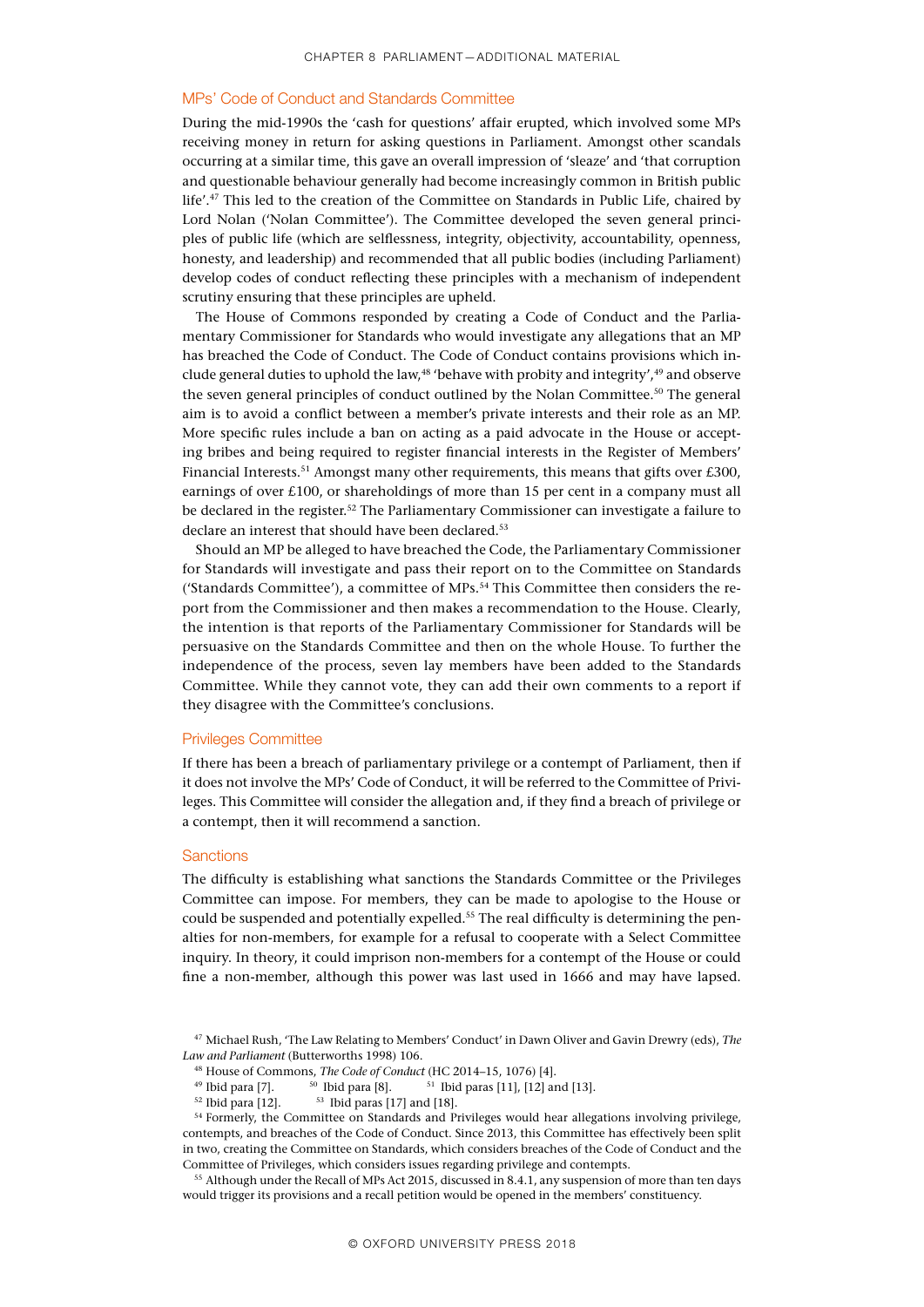Arguably as far as either House can go would be to summon a non-member to the House to be reprimanded by the Speaker although this power was last used in 1957. The difficulty is that any use of the penal jurisdiction of either House is likely to give rise to a challenge under Article 6, which requires that anyone charged with a criminal offence has the right to a fair trial by an 'independent and impartial tribunal'. This is fundamentally inconsistent with the process of self-regulation.

## 8.10.7 MPs' expenses scandal - the creation of IPSA

For several decades, MPs have been able to claim allowances or expenses for the costs they incur in their capacity as an MP. This included costs for travel between Westminster and their constituency and employing staff in their office both at Westminster and in the constituency. Most controversially an 'additional costs allowance' allowed MPs to claim for rent or mortgage interest, furnishings, utility bills for a second home, and a food allowance of up to £400 a month.

Concern about the system was raised in the High Court in a freedom of information case, upholding the decision of the Information Commissioner that public interest was in favour of details of claims being released under the 2000 Act. The Commissioner found that the allowances system was open to misuse, with a risk that public money was being misspent.56 The system underwent further public scrutiny when the *Daily Telegraph* published details of expenses claims not already in the public domain under the Freedom of Information Act. This disclosure was shocking, revealing that while many claims were within the rules, the scope of the claims was very wide. Some claims took advantage of the rules, for example changing which residence was designated as their second residence to increase their allowances. Other claims were clearly outrageous (the most eye-catching including a claim for a duck-house for an MP's garden and another claim for cleaning a 'moat' surrounding another MPs' property) which clearly went beyond recouping costs incurred by MP in exercise of their duties as an MP. This caused several ministers to resign from the government and many MPs decided that they would not stand for re-election at the next election. Even the Speaker, Michael Martin, was forced out of office for his poor handling of the crisis.

Immediate action was necessary. The Parliamentary Standards Act 2009 (which was hastily enacted only to be heavily amended a year later) created the Independent Parliamentary Standards Agency (IPSA). IPSA is independent from Parliament and is responsible for the payment of salaries and expenses to MPs. IPSA is required to establish a scheme for MPs' allowances, after consulting the Speaker, the Committee on Standards in Public Life, the Leader of the House of Commons, and others.<sup>57</sup>

Although not initially legislated for, amendments made to the 2009 Act have made the Compliance Officer a key figure within the scheme. Claims are initially made to IPSA who will refuse it if they believe that it falls outside the scope of the allowances scheme. Should an MP wish to challenge a decision made by IPSA, they can appeal to the Compliance Officer, who reconsiders the claim.<sup>58</sup> The Compliance Officer can investigate claims made by an MP, particularly if an overpayment has been made.59 The Compliance Officer can also the require the repayment by a member of any overpayment of any claim.

Each year, IPSA is required to lay a report before Parliament. The members of IPSA, though appointed by the monarch, are chosen by the Speaker's Committee for the Independent Parliamentary Standards Authority, which is formed of eight MPs and three non-MP members.<sup>60</sup> Given that the Compliance Officer may request the repayment of expenses, they have to be 'demonstrably independent of the House of Commons'.61 This means that the Compliance Officer is appointed by IPSA itself rather than the Speaker's Committee.

<sup>56</sup> *Corporate Officer of the House of Commons v Information Commissioner* [2008] EWHC 1084 (Admin); [2008] ACD 71 [14]-[15].

<sup>57</sup> Parliamentary Standards Act 2009, s 5.

<sup>58</sup> Ibid s 6A. Should an MP wish to appeal the Compliance Officers' decision, they can appeal to the MP Expenses Tribunal.

 $^{59}$  Parliamentary Standards Act 2009, s 9.  $^{60}$  Ibid Sch 1, para 2.

<sup>61</sup> Committee on Standards in Public Life, *MPs' expenses and allowances: Supporting Parliament, safeguarding the taxpayer* (Cm 7724, 2009), para 13.38.